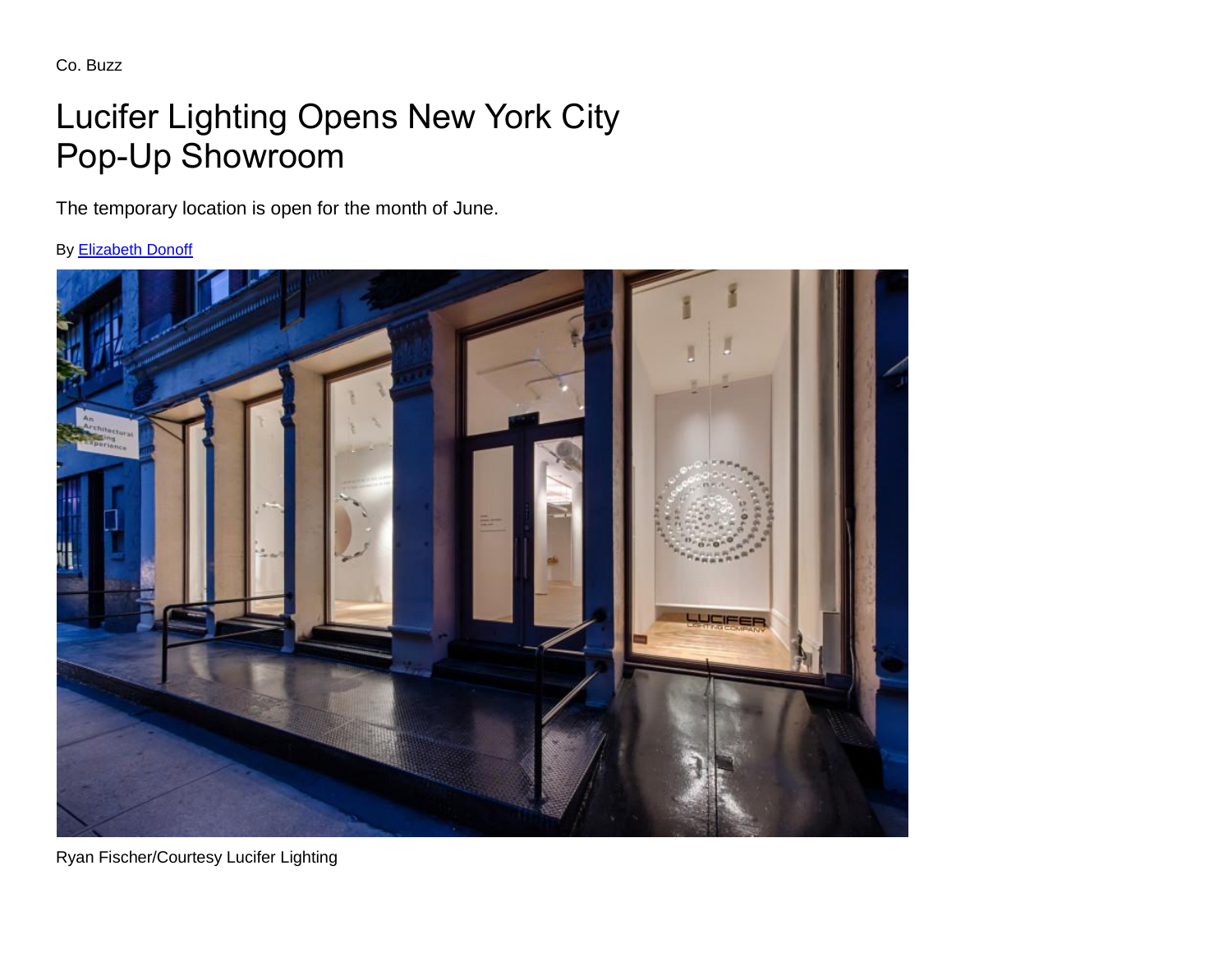San Antonio-based [Lucifer Lighting](http://www.luciferlighting.com/) has opened a 3,000 square foot pop-up showroom for the month of June in New York City's SoHo. Located at 362 West Broadway, visits can be scheduled by appointment Monday thru Friday from 9:00 a.m. to 6:00 p.m., and Saturdays from 12 noon to 4:00 p.m. using the following email: [popup@luciferlighting.com.](mailto:popup@luciferlighting.com)

The pop-up will feature the company's latest iteration of its [Fraxion downlight](http://www.archlighting.com/products/downlights/2017-product-issue-downlights_o) as well as its [Cylinder](http://www.luciferlighting.com/Products/Surface-Mount/SQ2-AD) family of luminaires. Lucifer will also be hosting a series of evening activities, CEU courses, panel discussions, and other events for the architecture and design community during the month. For updates, contact the company at the above email or follow via social media with the following hastag: #LuciferLightingSohoPopup.



Ryan Fischer/Courtesy Lucifer Lighting

Different display areas feature the company's product portfolio so architects and lighting designers can see application options.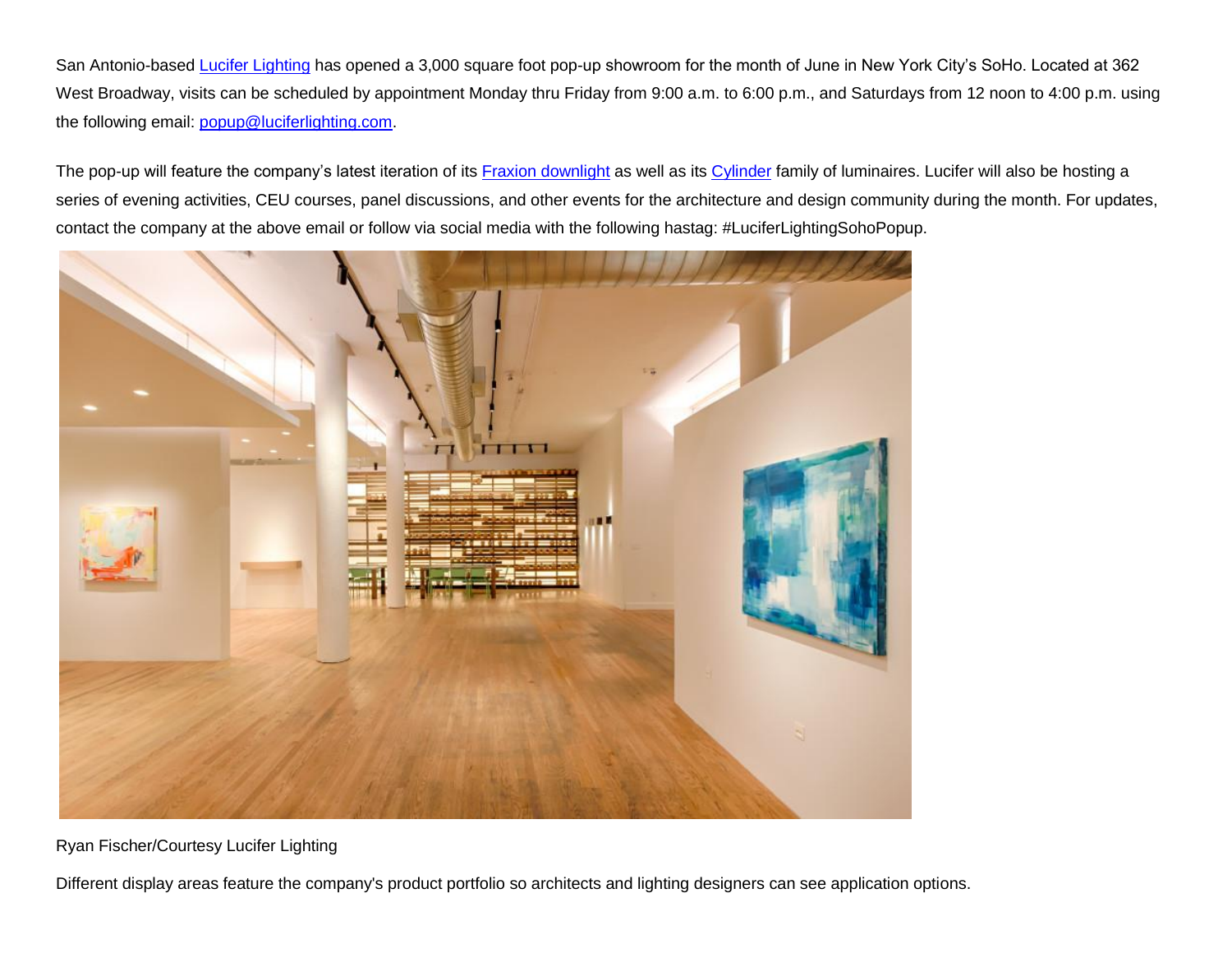

Ryan Fischer/Courtesy Lucifer Lighting

One of the vignette areas in the Lucifer Lighting pop-up showroom.